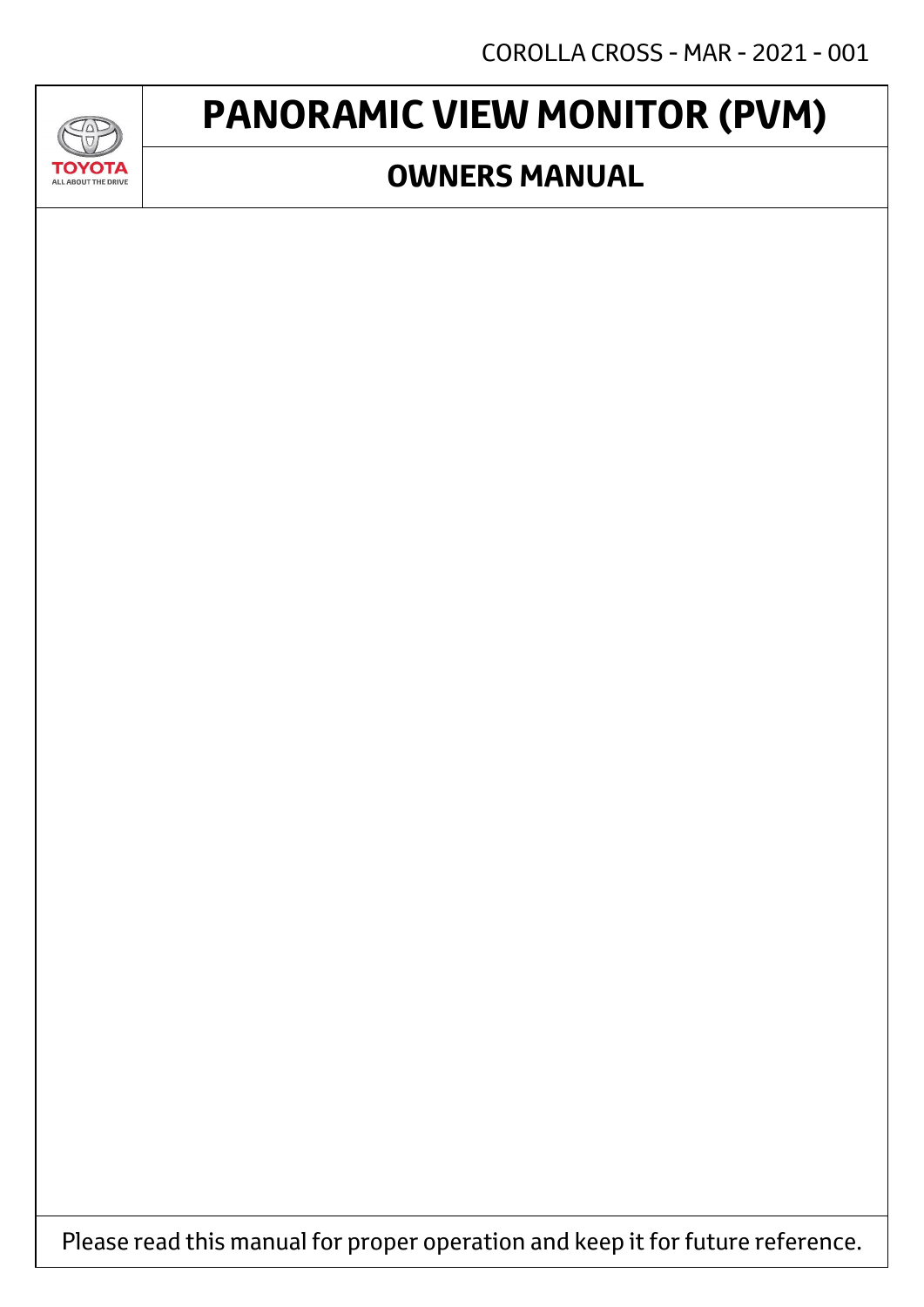

## **TABLE OF CONTENTS**

### **PANORAMIC VIEW MONITOR (PVM)**

| <b>Section</b> | <b>Title</b>                                  | <b>Page</b>    |  |
|----------------|-----------------------------------------------|----------------|--|
| 1.0            | <b>Statements &amp; Declarations</b>          |                |  |
| 1.1            | <b>Safety Instructions</b>                    |                |  |
| 2.0            | <b>Getting Started</b>                        |                |  |
| 2.1            | <b>Product Overview</b>                       | $\overline{2}$ |  |
| 2.2            | <b>Product Features</b>                       | $\overline{2}$ |  |
| 3.0            | <b>Operating Panaromic View Monitor (PVM)</b> |                |  |
| 3.1            | Panaromic View Monitor (PVM) Operation        | $3 - 7$        |  |
| 4.0            | <b>Blind Spot</b>                             |                |  |
| 4.1            | Cautions                                      | 8              |  |
| 5.0            | <b>Troubleshooting (If Available)</b>         |                |  |
| 5.1            | Simple Troubleshooting                        | 9              |  |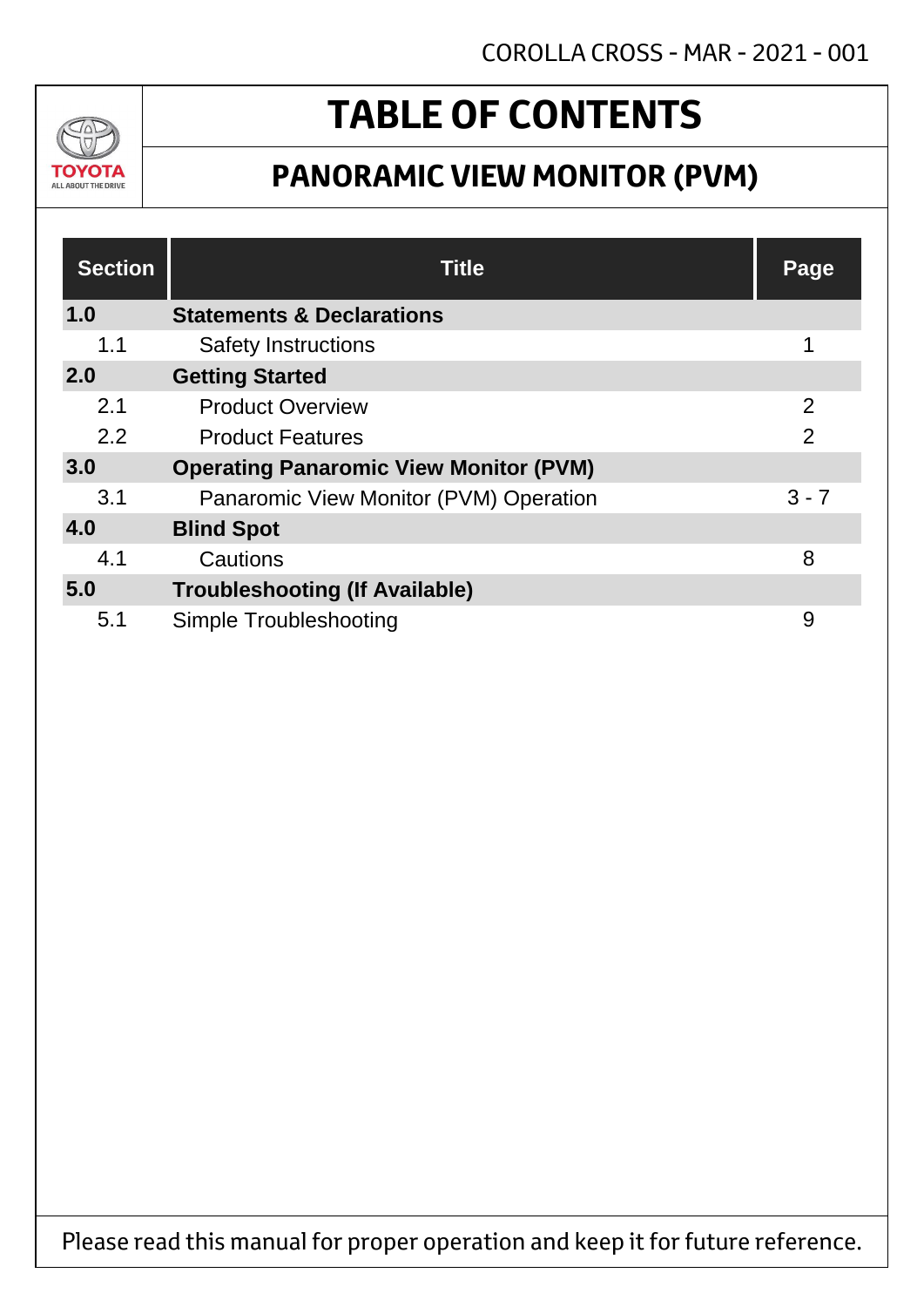## **SECTION 1.0**

### **Statements & Declarations**

#### **Safety Instructions Driving Precautions 1.1**

The panoramic view monitor plays a subsidiary device in order to help driver checking surroundings around the vehicle. Please be sure that before driving, the visual check vehicle surroundings with mirrors before ready to go is necessary. Please pay attention to the following notices and instructions when using the panoramic view monitor.

#### **Cautions**

ALL AROUT THE DRI

- Drivers shall not depend on the panoramic view monitor only. There have some different tolerance from the image and the actual object.
- Be sure to check vehicle surroundings visually before driving.
- When use panoramic view monitor, not only focus on monitor, but please also use vehicle mirrors to check actual conditions.
- The position of guide line displayed on the monitor may differ from actual condition. Please check surround actual condition.
- When the tire size changed, the guide line position displayed on the screen will also be different.

### **Notice**

- Do not use high-pressurized water column to wash panoramic view monitor to avoid damage.
- The distances between the vehicle and objects may differ from the actual distance.
- There are blind spots around the vehicle so will not be displayed in panoramic view monitor.
- The light condition around each camera is different, so light displayed on the image may differ.
- The images from four cameras are combined. The border of the four image clarity may decline which is normal.
- The car display image may differ from actual car, purpose is to simulate car's surrounding.

Please read this manual for proper operation and keep it for future reference.  $\begin{array}{c} \vert \ 1/9 \end{array}$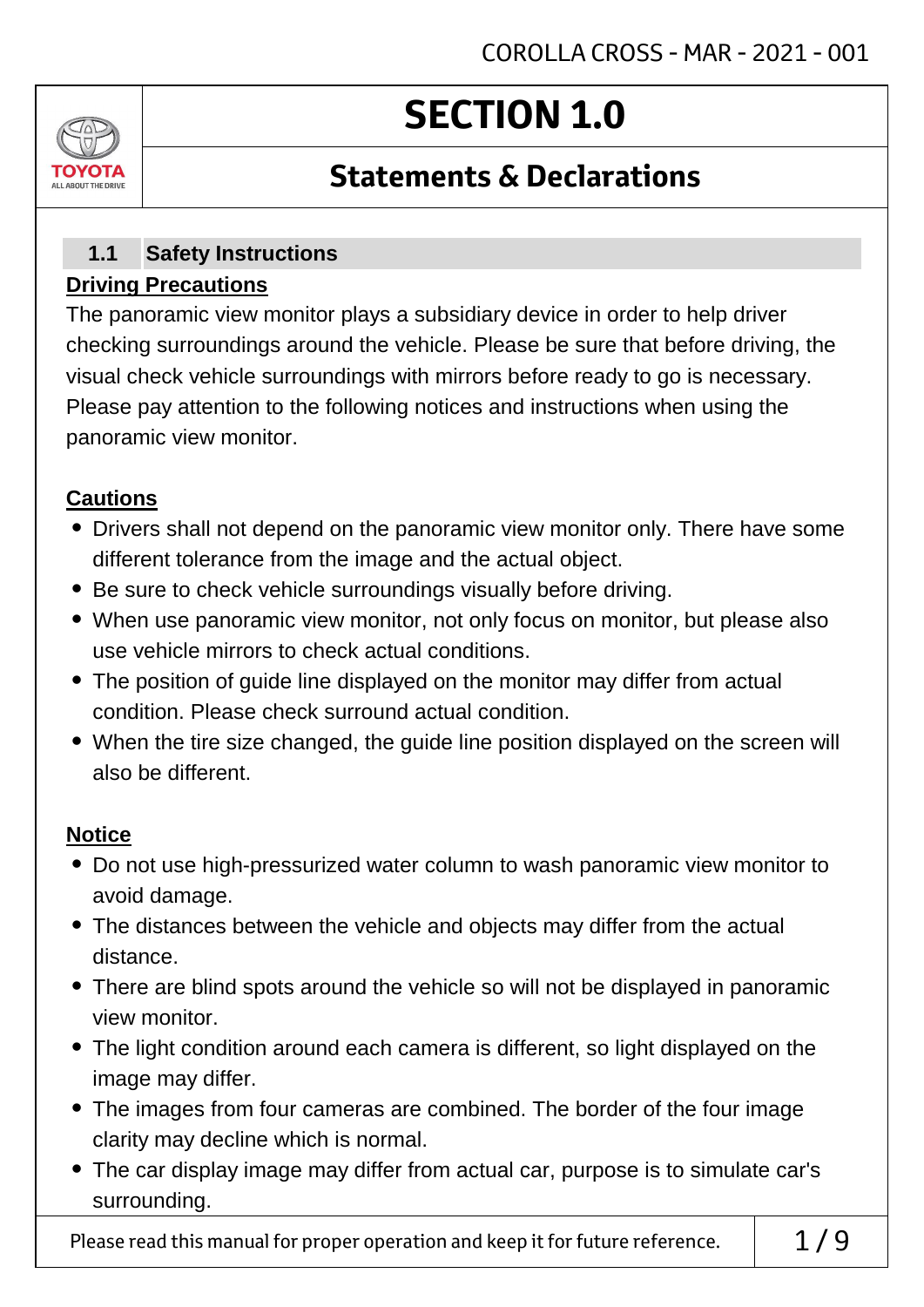

# **SECTION 2.0**

## **Getting Started**

#### **Product Overview 2.1**

Panoramic View Monitor (PVM) System has 4 cameras installed at front / rear and left / right side mirror of the car, where its 360-degree bird' s eye view is displayed on the Display Audio for guidance of blind spot areas against the car.

#### **Information**

The screen illustrations used in this manual are examples, and may different from the image of actual car displayed on unit.

#### **Product Features 2.2**

- Assist blind spot area visibility by seamless image with front, back or left and right view.
- PVM guide line design, seizing distance between periphery obstacles and vehicle itself.
- Front/rear guideline refers to car width which design to assist low speed reversing or driving.
- Due to safety concerns, there will be a black mask area on top of the front view.
- When speed is over  $20 \pm 5$  km/h, the PVM will deactivate and enter in AVX mode.
- Motion object detection mode activated when speed is around 0 km/h.
- Turn signal mode activated when user turn on LH/RH signal below 20  $\pm$  5 km/h.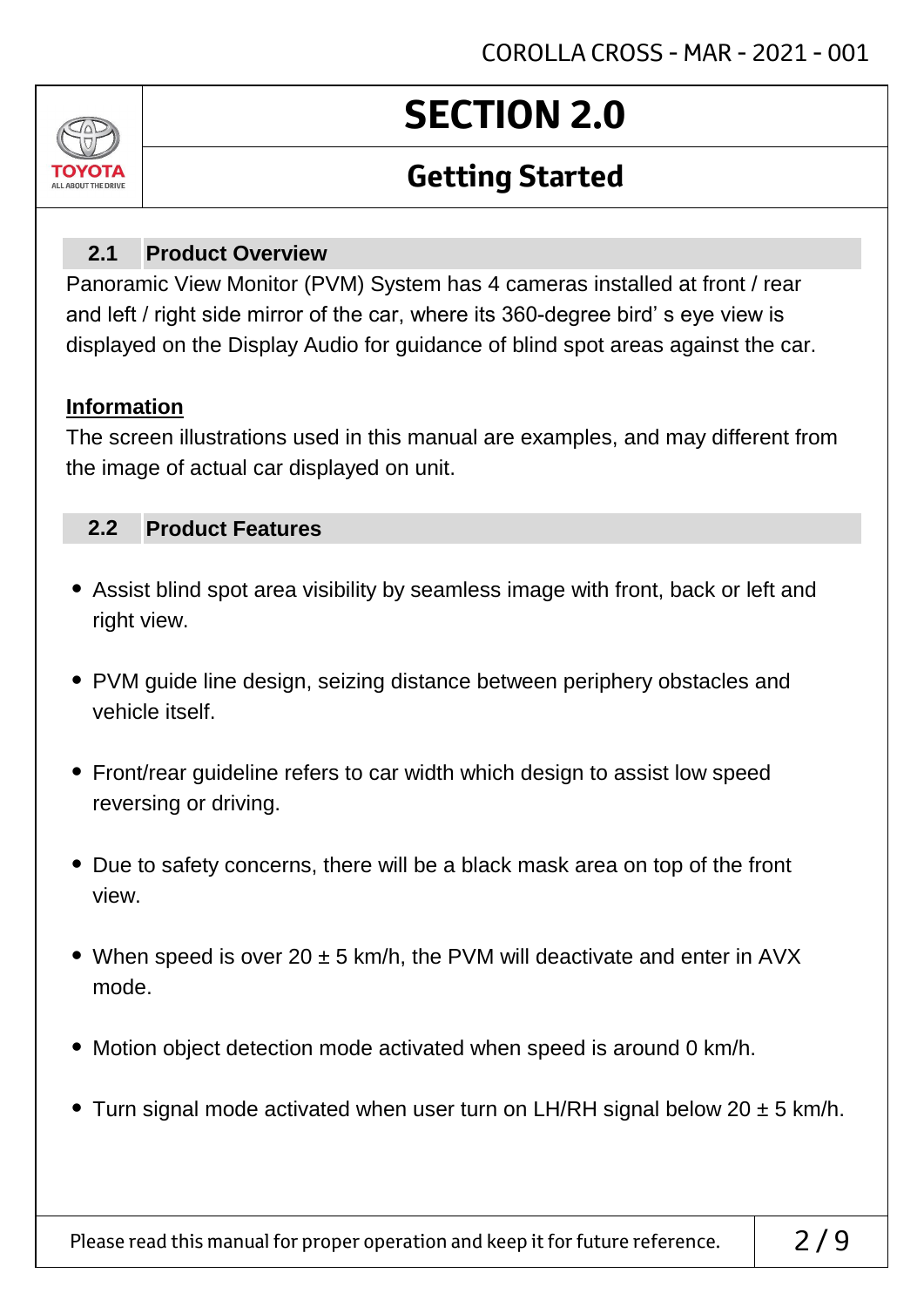## **Operating Panoramic View Monitor (PVM)**

#### **3.1 Panoramic View Monitor (PVM) Operation** Press **H** Apps icon to enter Apps mode, and press **C** PVM icon to enter PVM mode **Step 1: Step 2:** 00:05 Apps No Connection Ęū O H ✿ Settings

### **360° Rotation Shortly**

TOVOIL ALL ABOUT THE DRIVE

> When press PVM icon to enter PVM mode, car model will display 360° rotation shortly and it is able to skip 360° preview by oneclick.



#### **Gear: Reverse Mode ( R )**

When Reverse Gear is engaged, the Display Audio will display panoramic image specified for reversing mode in 2-3 seconds automatically (please refer to the image below).



Please read this manual for proper operation and keep it for future reference.  $\begin{array}{c} \n\end{array}$  3/9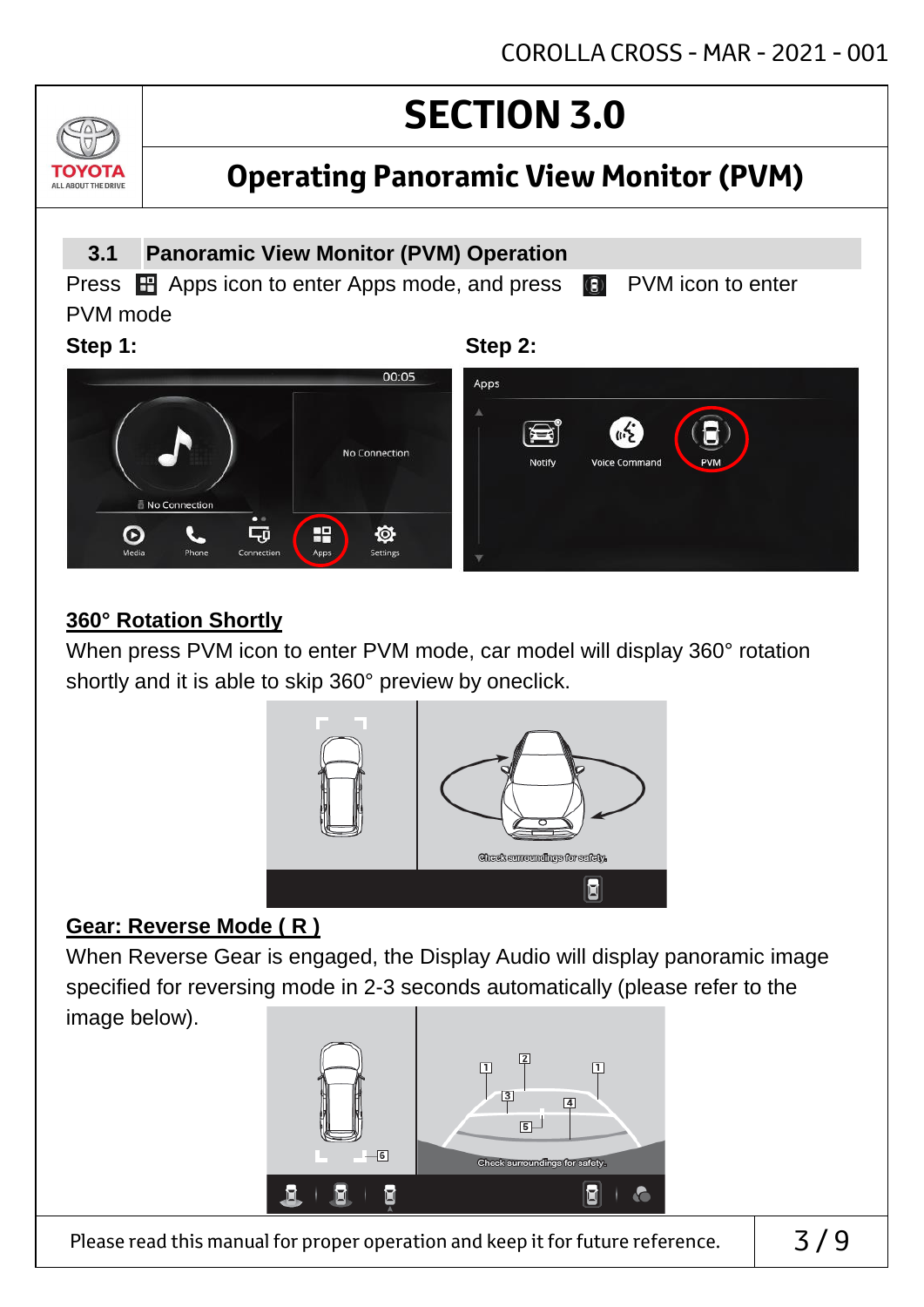## **Operating Panoramic View Monitor (PVM)**

| <b>No</b>                                                                        | <b>Display</b>               | <b>Function</b>                                                   | • The image show surrounding bird view<br>and rear view to assist driver.                                                                     |  |  |  |
|----------------------------------------------------------------------------------|------------------------------|-------------------------------------------------------------------|-----------------------------------------------------------------------------------------------------------------------------------------------|--|--|--|
| $\boxed{1}$                                                                      | Vehicle width guide<br>line  | The width of guide line is wider than the<br>vehicle width.       | • Please be aware the distance with                                                                                                           |  |  |  |
| $\sqrt{2}$                                                                       | Distance guide line          | The distance around 6.5 ft (2m) from the<br>edge of the bumper.   | periphery obstacle.<br>• The panoramic image is a simulated<br>aerial view. When the obstacle is close<br>to the car, please stop the car and |  |  |  |
| $\boxed{3}$                                                                      | Distance guide line          | The distance around 3 ft (1m) from the<br>edge of the bumper.     |                                                                                                                                               |  |  |  |
| $\sqrt{4}$                                                                       | Distance guide line          | The distance around 1.5 ft (0.5m) from<br>the edge of the bumper. | confirm actual secure distance before                                                                                                         |  |  |  |
| $\boxed{5}$                                                                      | Vehicle center guide<br>line | The center of the vehicle.                                        |                                                                                                                                               |  |  |  |
| $\boxed{6}$                                                                      | Distance guide line          | The distance around 3 ft (1m) from the<br>edge of the bumper.     |                                                                                                                                               |  |  |  |
| In Reverse mode, you may press the view switch to choose rear view<br>$\alpha$ r |                              |                                                                   |                                                                                                                                               |  |  |  |

701

ΤΟΥΩΤΑ ALL ABOUT THE DRIVE

> In Reverse mode, you may press the view switch to choose rear view 360° view + rear view  $\mathbb{E}$  or 360° view + rear top view  $\mathbb{E}$

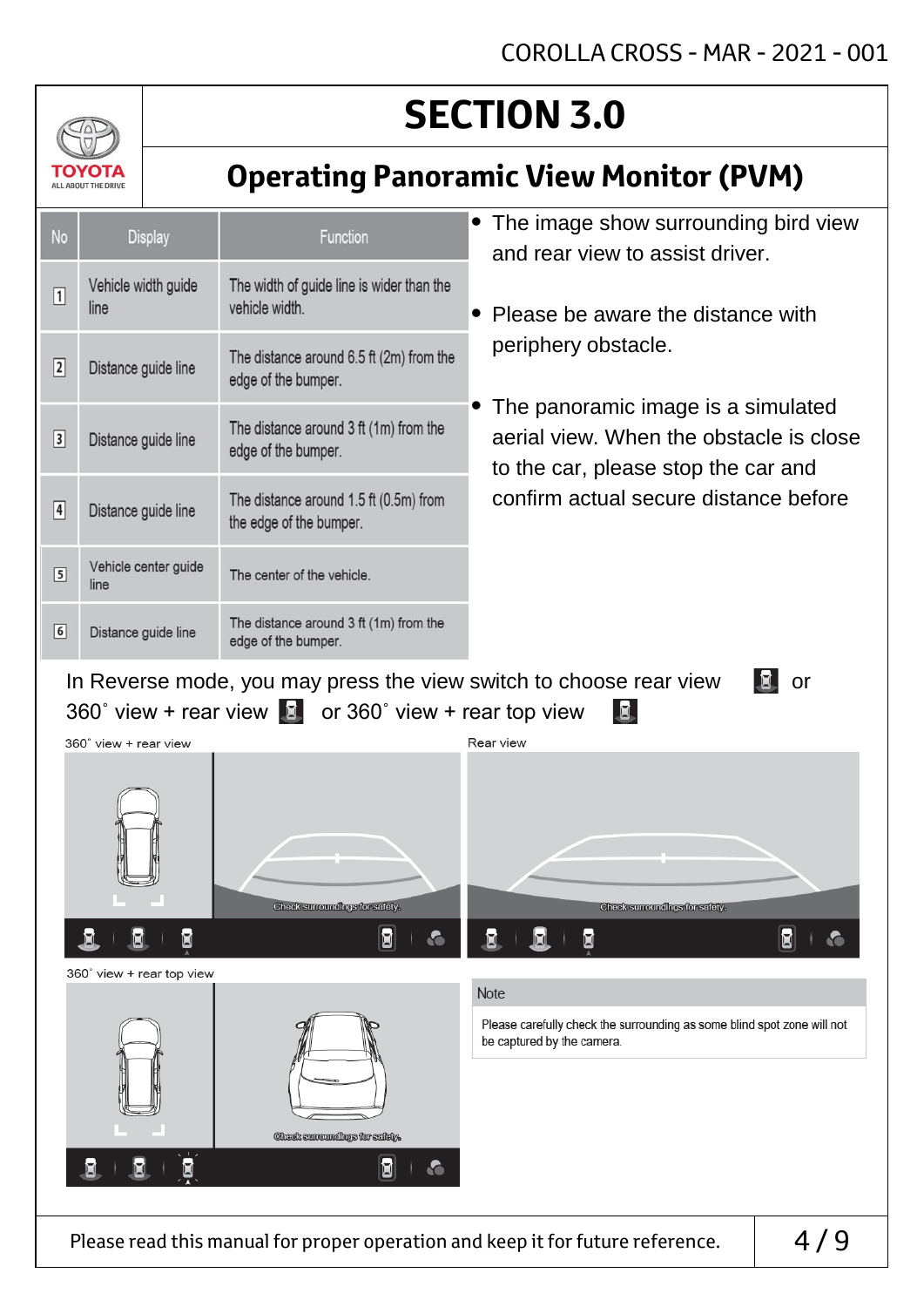

### **Gear: Parking / Neutral / Drive Mode ( P/N/D )**

The car will keep displaying the PVM-ahead image mode if the shift lever at P/N/D and the speed under  $20 \pm 5$  km/h.



#### Note

ALL ABOUT THE DRIVE

Image show is to aid in identifying periphery obstacle during low-speed driving.

- Due to safety concerns, the front view will not show the whole image. There will be a black mask area on top of the front view.
- The front guide line has blue lines. Please pay more attention to the distance with periphery obstacles when you drive. The front guide line 1 is about 3 ft. (1m) from the edge of the bumper.
- When you reverse, please use left/right side mirror to check surrounding area. Press icons to switch to different view.



Please read this manual for proper operation and keep it for future reference.  $\vert$  5/9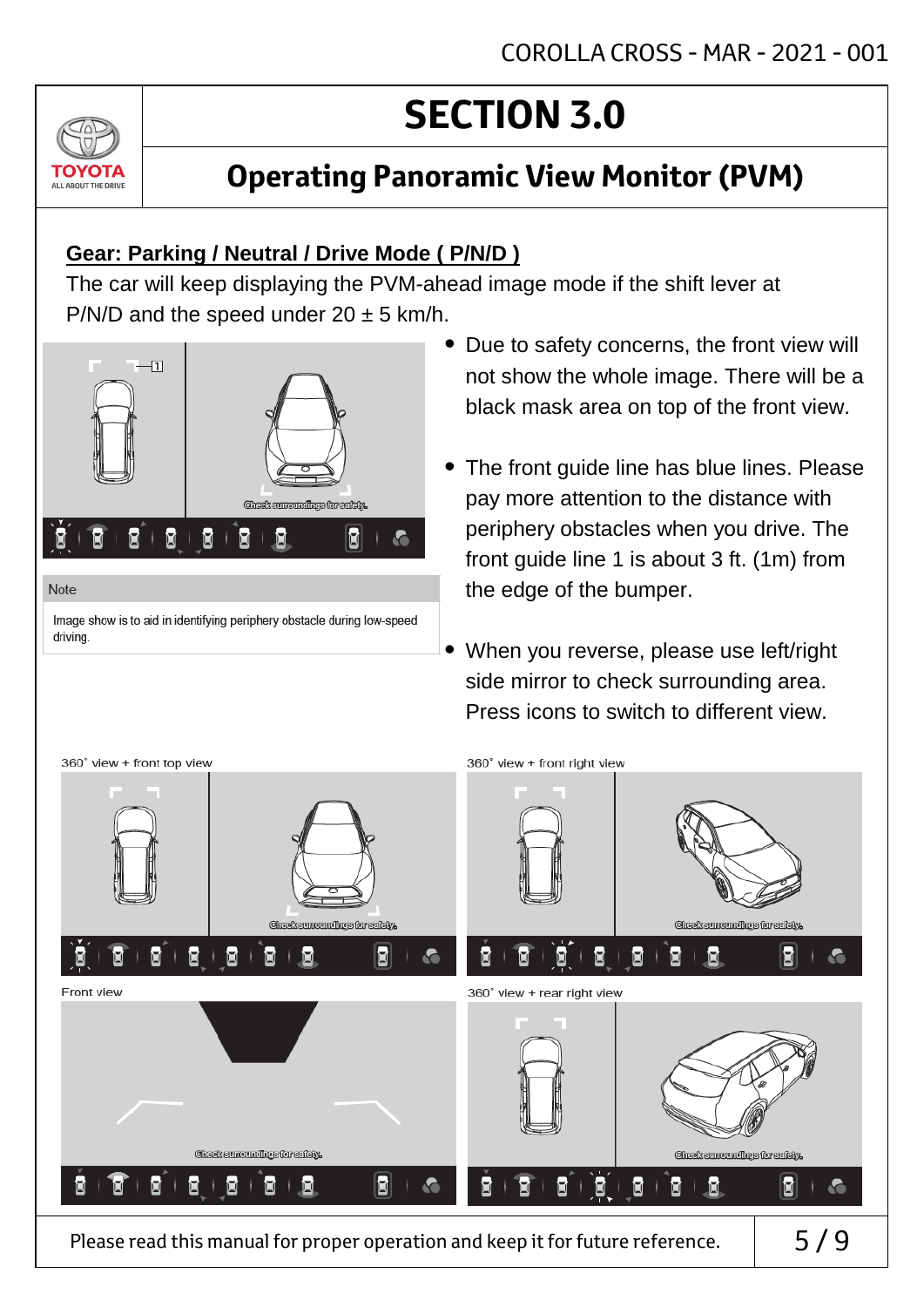

#### **Turn Signal Mode**

When the driver turn the left or right signal on and the speed is under  $20 \pm 5$  km/h, The side view will be triggered.

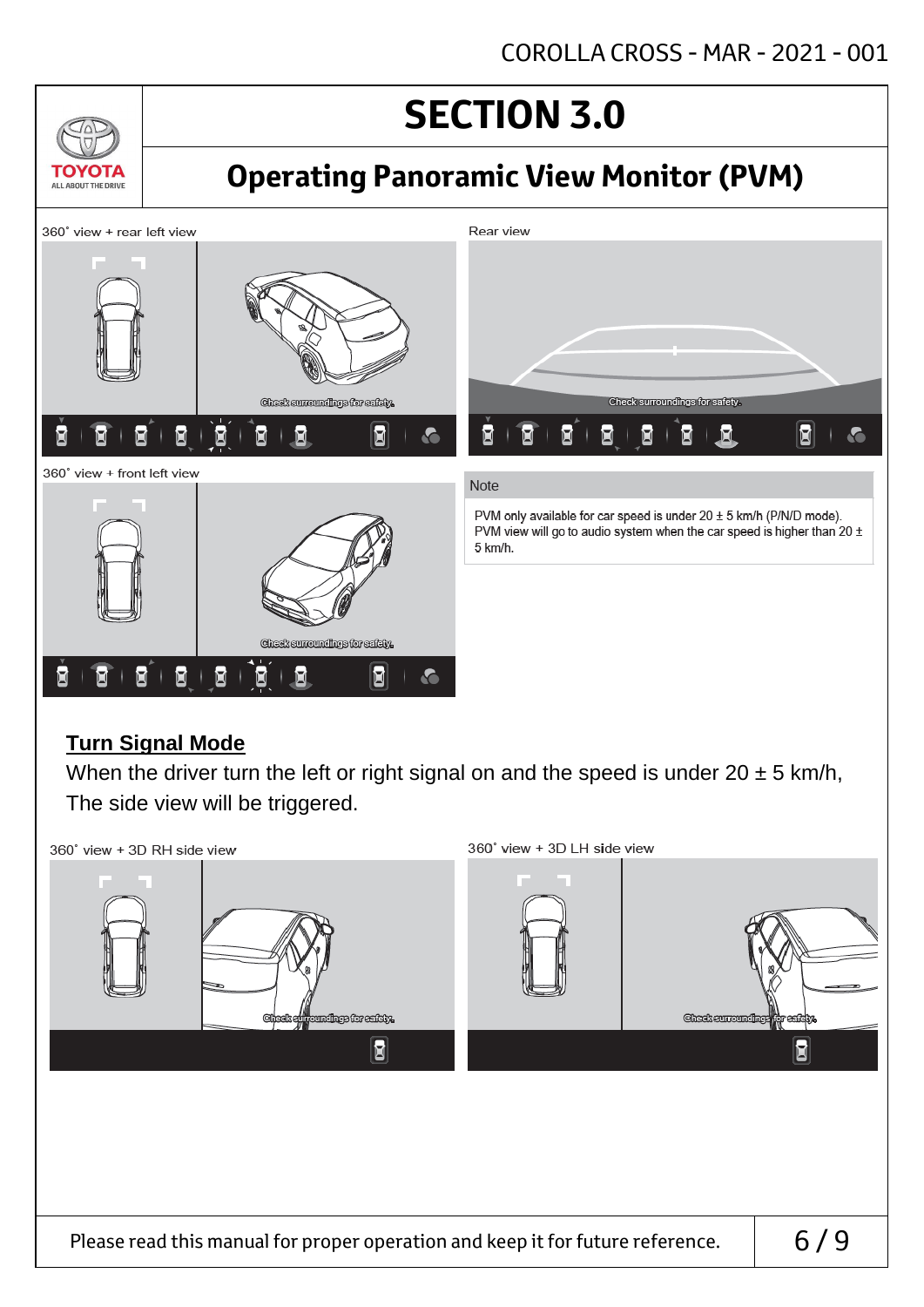

### **Operating Panoramic View Monitor (PVM)**

### **MOD Mode**

- The PVM detects moving object and shows the direction of object coming from with yellow alarm.
- Please be noted that the MOD is available only when the speed is around 0 km/h.



User can press MOD icon  $\boxed{a}$  to activate and close MOD function

### **Car model color change**

In P/N/D/R mode, press "color change icon"  $\bullet$  can switch color of car model.

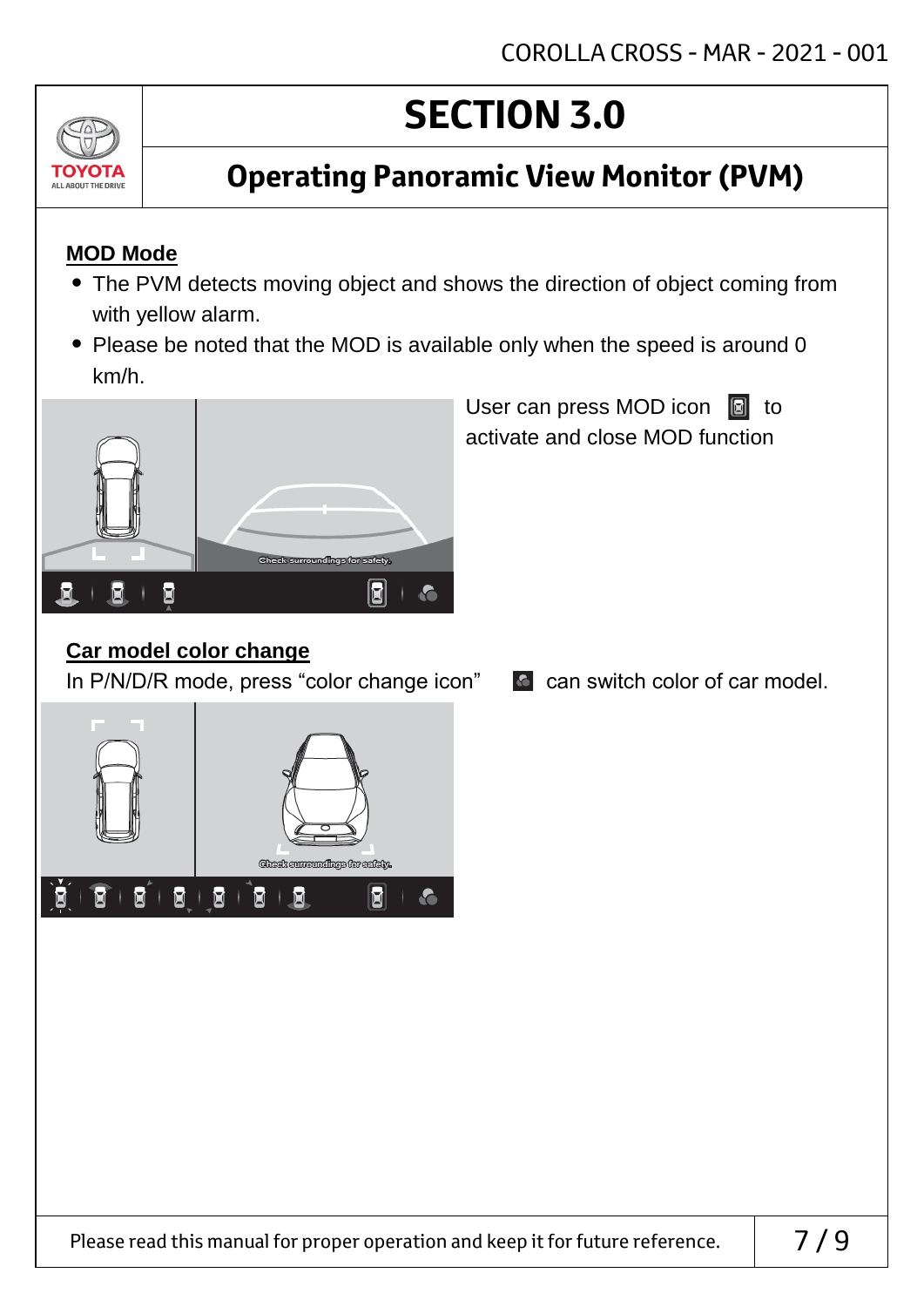# **SECTION 4.0**

## **Blind Spot**

#### **Cautions 4.1**

ALL AROUT THE DRIV

The aerial panoramic image comes from the use of optical principle, where intersection parts of four cameras are for image clipping process to build panoramic effect, hence, four connection parts of images listed below would cause image to temporarily disappear and drivers are requested to pay special attention.



Objects may not be detected from some angles. The objects underneath the bumper or on the ground may not be detected when they are displayed at front or rear viewing angle (Grey parts in oblique lines).

- The images from four cameras are in color difference under versified light source due to light incoming angle discrepancies, which is normal.
- The guide lines in the front left/right side of car mode are aligned due to shooting position/angle difference from left/right rear mirrors; however, mild staggered position of doors is normal.
- PVM display area is constricted, where the further part from the car body will present image deformation, which is normal.
- PVM camera are precision device. Do not hit camera, which might cause abnormal situations like failure or damage.
- PVM is to aid and reinforce display of periphery blind areas against the car body. When you drive, you still must make use of the left/right side mirrors and rear view mirrors.
- When you reverse, some conditions (Ex.: weather, light) might constrict image. Do not drive your car only by the display.
- PVM image might be affected or incorrect with the change of tire size; hence, we do not suggest you to change tire size.
- Heavy impact or displacement from collision might cause PVM image to diverge right or left, worsening image connection. To resume normal operations, image calibration and part replacement may be required.

Please read this manual for proper operation and keep it for future reference.  $\begin{array}{c} \mid \\ \mid \quad \mathsf{8} \text{/} \mathsf{9} \end{array}$